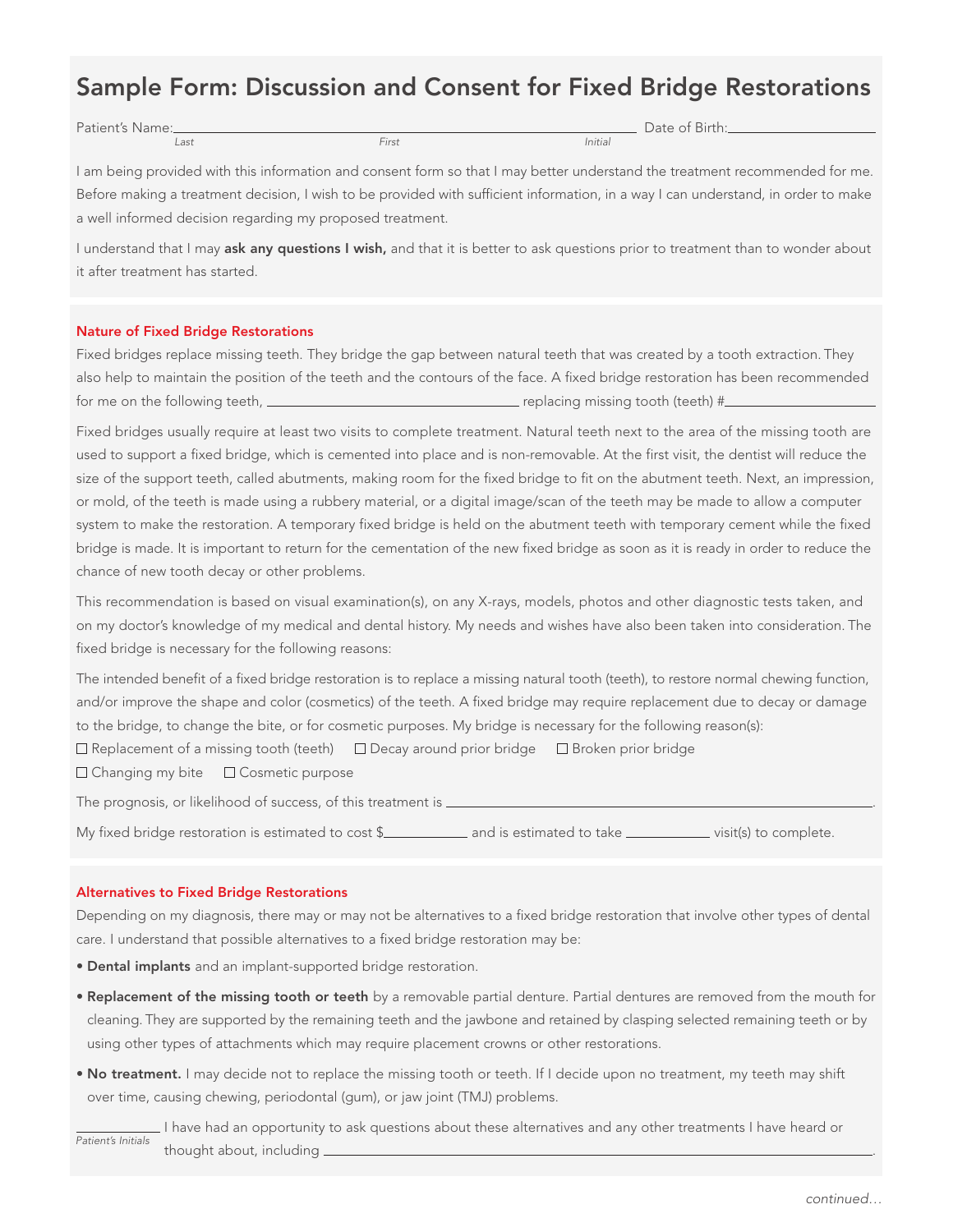### Risks of Fixed Bridge Restorations

I have been informed and fully understand that there are certain inherent and potential risks associated with fixed bridge restorations. I understand that the nerves inside my teeth may be irritated by treatment, and I may experience pain or discomfort during and/or after treatment. My teeth may become more sensitive to hot and cold liquids and foods. I understand that root canal treatment may become necessary on the support (abutment) teeth at any time during or after treatment and may not be avoidable. I understand that a fixed bridge restoration may not relieve any symptoms I may be experiencing.

I understand that once prior fillings and decay are removed, it may reveal a more severe condition of my tooth or teeth. This condition may require periodontal (gum) surgery to uncover more of the tooth, may require one or more root canal treatments in addition to a fixed bridge restoration, or may instead require the extraction of the tooth or teeth.

I understand that I may notice slight changes in my bite. I understand that during and for several days following treatment, I may experience stiff and sore jaws from keeping my mouth open.

I understand there may be injury to my gums around and near the teeth that will support the bridge. I understand that my gums may recede after the completion of my fixed bridge restoration. I understand that poor eating habits, oral habits (smoking, fingernail biting, etc.), and poor oral hygiene will negatively affect how long my fixed bridge lasts.

I understand that I may be given a topical anesthetic and/or local anesthetic injection. Although rare, it is possible that patients may have an allergic reaction to these medications. Adverse reactions to anesthetic medications are possible, such as lightheadedness, dizziness or drowsiness. Please contact Dr. **inter all and the mateur of the mateur of the set of the set o**<br>if numbness remains more than a few hours or if you develop a rash. I understand that the injection area(s) may be uncomfortable following treatment and that my jaw may be stiff and sore from the anesthetic injection. I also understand that temporary or permanent injury to nerves and/or blood vessels from the injection may occur. Nerve disturbances may include pain or numbness, and/or unusual sensations such as itching, burning, or tingling of the lip, tongue, chin, teeth, and/or mouth tissues.

I understand that once a fixed bridge is started, I must promptly return to have the fixed bridge completed. If I fail to return for completion of the fixed bridge, I risk decay, the need for root canal treatment, tooth fracture and loss of the teeth involved.

Other foreseeable risks not stated above include:

I have had an opportunity to ask questions about these risks and any other risks I have heard or thought about, including . Patient's Initials

continued…